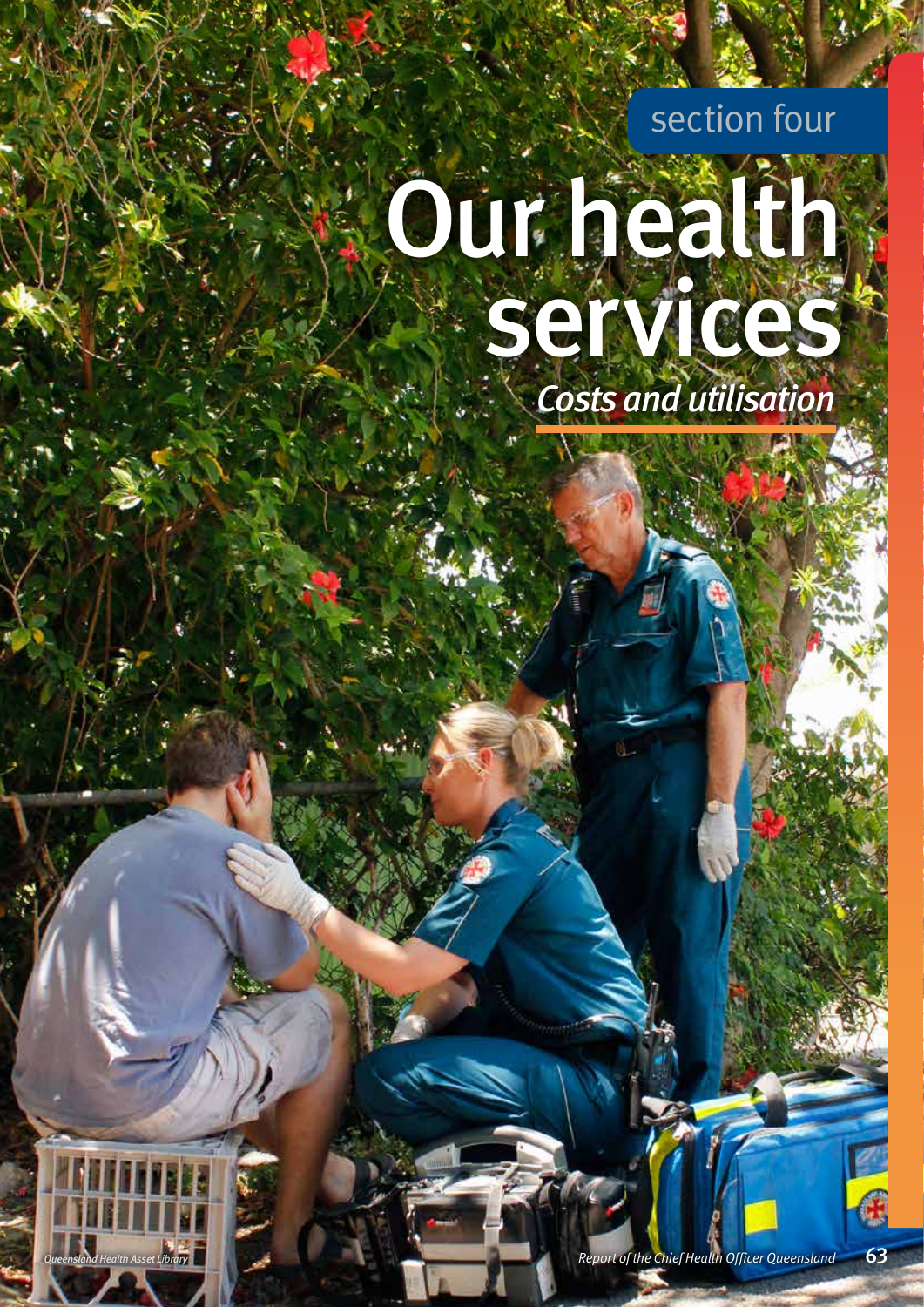## Our health services

#### Introduction

Queensland Health is divided into 16 Hospital and Health Services (HHSs) districts which are responsible for Queensland Health clinical and public health services. Fifteen are specific to geographical regions of the State whilst the Queensland Children's HHS has state-wide responsibility for the health of children and young people and operates the only tertiary paediatric hospital, Queensland Children's Hospital (QCH), located in Brisbane. Several specialist paediatric and adult outreach services are provided to regional and remote communities by Queensland Health.254

Queensland is also serviced by multiple private hospitals, non-government organisations (NGOs), Aboriginal and Torres Strait Islander Community Controlled Health Organisations, general practices, seven primary health networks (PHNs) and legions of volunteers and charitable organisations. COVID-19 brought to the forefront the critical role of community helplines and alternative mechanisms for health-service delivery such as telehealth.

In this section we describe the cost of health care in Queensland and provide summary data on health care services that are predominantly funded by federal and/or state governments. We do not include data from the vast range of NGOs mentioned above. Limited data for 2020 are presented given the ongoing COVID-19 pandemic at the time of this report.

#### The cost of health care

A total of \$38.9 billion from all sources, including federal and state governments, was spent on health in Queensland in 2017–18 (Table 4.1).\* Expenditure in Queensland was 21% of Australian health expenditure (\$185.4 billion), consistent with Queensland's population share (20% in December 2018).\*

Per capita recurrent spending (all sources) in Queensland (\$7840 per person) was similar to national spending in 2017–18 (\$7485 per person), and second highest of the jurisdictions following the Northern Territory (Figure 4.1a).\*

Recurrent spending on health in Queensland increased annually by an average of 2.4% from 2007–08 to 2017–18, and was the third highest of the jurisdictions (Figure 4.1b).\*

From all funding sources, recurrent spending in Queensland was 42% for hospital services (31% public and 10% private) and 11% for specialist consultations in 2017–18.\* Primary health care accounted for 37% of total recurrent spending in 2017–18. This level of care included 4.2% for dental services and 1.3% for public health spending.\*

#### Table 4.1 *Health expenditure by source of funding, Queensland, 2017–18\**

|                                 | <b>Total Sm</b> | % of total |
|---------------------------------|-----------------|------------|
| <b>Government</b>               | 27,040          | 69         |
| Australian                      | 15,960          | 59         |
| State and local                 | 11,080          | 41         |
| Non-government                  | 11,869          | 31         |
| Individuals                     | 5,760           | 49         |
| Health insurance providers      | 3,331           | 28         |
| Other                           | 2,778           | 23         |
| <b>Total health expenditure</b> | 38,909          | 100        |

#### *Queensland budget*

The Queensland Government spent \$18.1 billion (including federal allocation and GST) on the total health budget in 2018–19.256 It was the largest component of state government expenditure (37%) followed by education (19%). In 2019–20, health was budgeted to cost \$18.5 billion.<sup>55</sup> This did not account for the advent of COVID-19.

#### *Cost by disease group*

In 2015–16, the most recent year for which data were available, approximately three-quarters of national recurrent expenditure on health could be attributed to specific disease groups and conditions.255

Cardiovascular disease was the leading cause of public hospital admitted patient expenditure in 2015–16 (11% of total), followed by injuries (9.3%), gastrointestinal diseases (8.6%), and reproductive and maternal conditions (7.9%).<sup>255</sup>

#### Figure 4.1 *Recurrent health expenditure and annual growth, by jurisdiction\**

a. Average recurrent health expenditure per person, 2017–18 b. Average annual growth, percentage, 2007–08 to 2017–18





*\* Reference: Australian Institute of Health and Welfare. Health Expenditure Australia 2017-18, Cat.no HWE 77. 2019. Canberra: AIHW*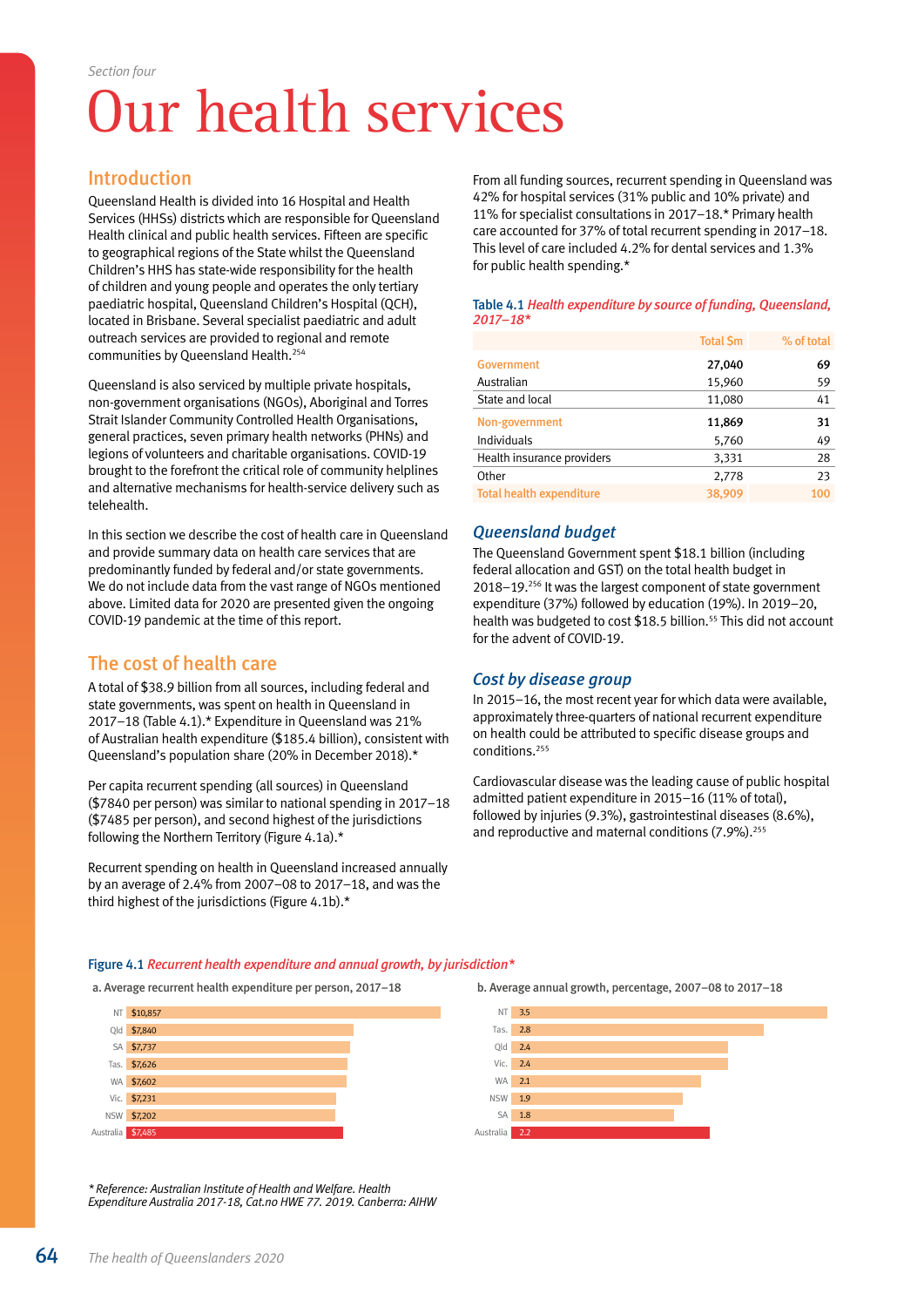#### *Personal health spending*

Nationally, in 2017–18 personal out-of-pocket health costs amounted to an average of \$1578 per person, which was 2.5% of average annual income.255 In spite of fluctuations in the growth of both average personal spending and average annual income, there was a general increase in the proportion of health spending to income over the decade from 2007–08.255

#### *Aboriginal and Torres Strait Islander health expenditure*

In 2015–16, all government (Federal and State) direct expenditure on the Aboriginal and Torres Strait Islander healthy lives program was \$6.3 billion nationally, with \$1.7 billion of that expenditure occurring in Queensland, the highest of any jurisdiction.257 Funding to Aboriginal and Torres Strait Islander specific services comprised 23% of total direct expenditure and 19% of Queensland's direct expenditure with the remainder expended by mainstream services. Per person direct expenditure nationally in 2015–16 was \$8462 and \$7839 for Queensland which was the third lowest of the jurisdictions.<sup>257</sup>

This investment into the health of Aboriginal and Torres Strait Islander people has been well placed as Queensland is leading the way in closing the gap in life expectancy and continues to work towards improving other health inequities.

#### Health service utilisation

#### *Inpatients*

In 2018–19, there were 2,731,634 admitted episodes of care to acute public (57%) and private (43%) hospitals in Queensland, equating to a total of 6,533,811 patient days.106 The hospitalisation rate was approximately 55,400 per 100,000 population. This compares to 1,696,874 episodes, 4,959,314 patient days and a hospitalisation rate of 39,000 per 100,000 population in 2008–09. The average length of stay in public hospitals was 2.5 days compared to 2.2 days in private hospitals in 2018–19.

Of the 2018–19 admissions, 5.6% were for Aboriginal and Torres Strait Islander people—the hospitalisation rate was approximately 67,800 per 100,000 population and the average length of stay was 2.2 days.

For acute public hospitals there were 1,567,258 admitted episodes of care in Queensland in 2018–19,106 (917,264 (59%) same day episodes and 649,994 (41%) overnight/longer episodes)—a 30% increase from 2014–15. The average length of stay for overnight/longer episodes was 4.6 days.<sup>106</sup>

- Acute care accounted for 95% of admissions and mental health accounted for 2.1%.
- Eighty per cent of episodes were for medical reasons and 14% were for surgical reasons.
- The most common reason for admission was haemodialysis, accounting for 13% of episodes. This was a 15% increase in haemodialysis episodes of care from 2014–15.



#### *Emergency departments*

In 2018–19 there were 1,561,825 presentations to public hospital EDs in Queensland (excluding Group C hospitals), a rate of 309.9 per 1000 population and a 1.5% increase on the average rate since 2014-15.<sup>258</sup> The age-standardised presentation rate for Aboriginal and Torres Strait Islander people was 526 per 1000 population and 256 per 1000 for other Queenslanders. Rates by age, sex and Aboriginal and Torres Strait Islander status are presented in Figures 4.2 and 4.3.

### **At a glance**

In 2017–18, total government expenditure on health in Queensland was almost \$39 billon

In 2018–19, there were 2,731,634 admitted episodes of care to acute public (57%) and private (43%) hospitals

The rate of calls to 13 HEALTH (13 43 25 84) in 2019–20 was 7236 per 100,000 population

In 2019–20, 23,026 patients were referred for medical retrieval or aeromedical transport

In 2019–20, there were over 182,000 non-admitted telehealth services provided by Queensland Health

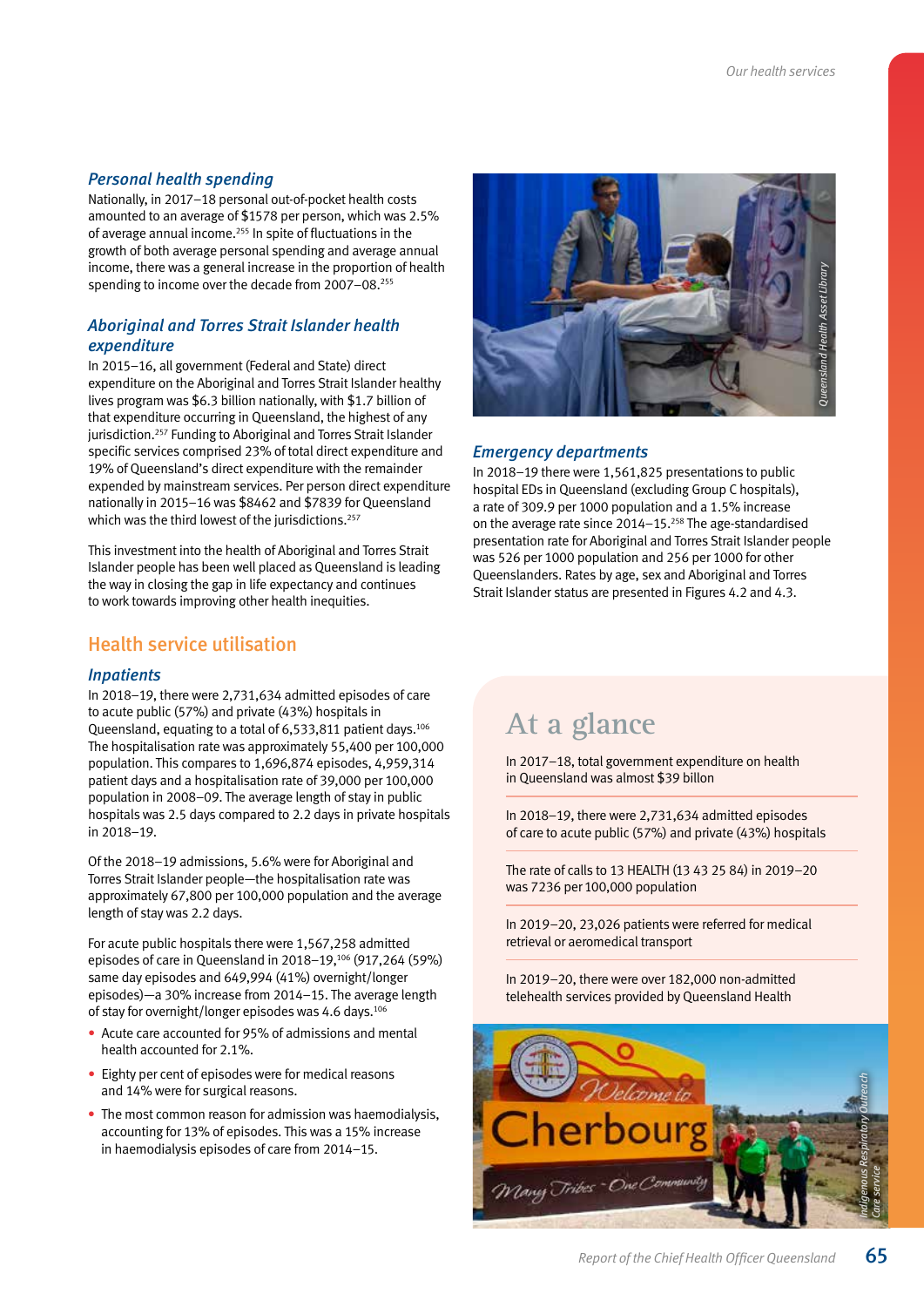Figure 4.2 *ED presentation rates by age and sex, Queensland, 2018–19258*



Figure 4.3 *ED presentation rates by age and Aboriginal and Torres Strait Islander status, Queensland, 2018–19258*



The majority (99%) of episodes were emergency presentations with planned review visits and pre-arranged admissions accounting for 8613 and 5359 presentations respectively. Triage category 1 (that is, those requiring resuscitation) accounted for 15,133 (1.0%) presentations and the lowest level of urgency, category 5, accounted for 70,229 (4.4%).<sup>258</sup> More than one-third of presentations (35%) arrived by ambulance, air ambulance or helicopter rescue services.

#### *Outpatient services*

In 2018–19, there were 5,643,673 public and private outpatient episodes of care in Queensland acute public hospitals. The top three services were for midwifery (20%), orthopaedics (15%) and physiotherapy (13%).<sup>107</sup> Outpatient services have remained relatively stable since 2016–17.

#### *Other acute public hospital activity*

In 2018–19, there were 5,304,087 pathology services, 502,370 pharmacy services, 1,549,453 diagnostic imaging services and 95,109 other services provided in Queensland acute public hospitals to both public and private patients.<sup>107</sup>

#### *General practice*

In Queensland in 2018–19, there were 25,265,113 GP attendances. The average number of GP visits per year were<sup>259</sup>:

- 5.1 visits by children aged up to 4 years and 2.5 visits for those aged 5–14 years
- 3.4 visits by young people aged 15-24 years
- 3.9 visits by younger adults aged 25–34 years
- 4.2 visits by adults aged 35–44 years
- 5.5 visits by middle-aged adults (45–64 years)—5.0 visits for 45–54 year-olds and 6.1 visits for 55–64 year-olds
- 10.1 visits by those aged 65 years and older—8.3 visits for 65–74 year-olds, 12 visits for 75–84 year-olds and 14 visits for those aged 85 years and older.

In 2017–18, after accounting for age, the lowest attendance rates for GP services were in the Western Queensland PHN which also had the lowest rates of specialist, allied health and diagnostic imaging services (Figure  $4.4$ ).<sup>260</sup>

#### Figure 4.4 *Medicare subsidised health services by primary health network, Queensland, 2017–18260*



#### *Allied health*

Allied health comprises a group of professionals and assistants that provide critical complementary health services including audiology, clinical measurements (for example lung function testing), exercise physiology, medical radiation, music therapy, nutrition and dietetics, occupational therapy, pharmacy, physiotherapy, podiatry, prosthetics and orthotics, social work and speech pathology.

In 2017–18, allied health staff employed by Queensland Health provided 1,005,232 outpatient clinic occasions of service (8% of all outpatient occasions of service) and led 42,231 outpatient clinics.<sup>260</sup> Occasions of service increased by 24% from 2015–16. In addition to public hospital activity, there were high rates of out-of-hospital, Medicare-subsidised services (Figure 4.4). Similar to GP attendances, rates in Western Queensland PHN (46.8 per 100 persons) were approximately half of those in South East Queensland PHNs (93–105 per 100 persons). In addition to Medicare-subsidised services, there were an additional 10,583,341 non-hospitalised allied health services in Queensland in 2017–18 that were subsidised by private health insurance (rate 215 per 100 population).260

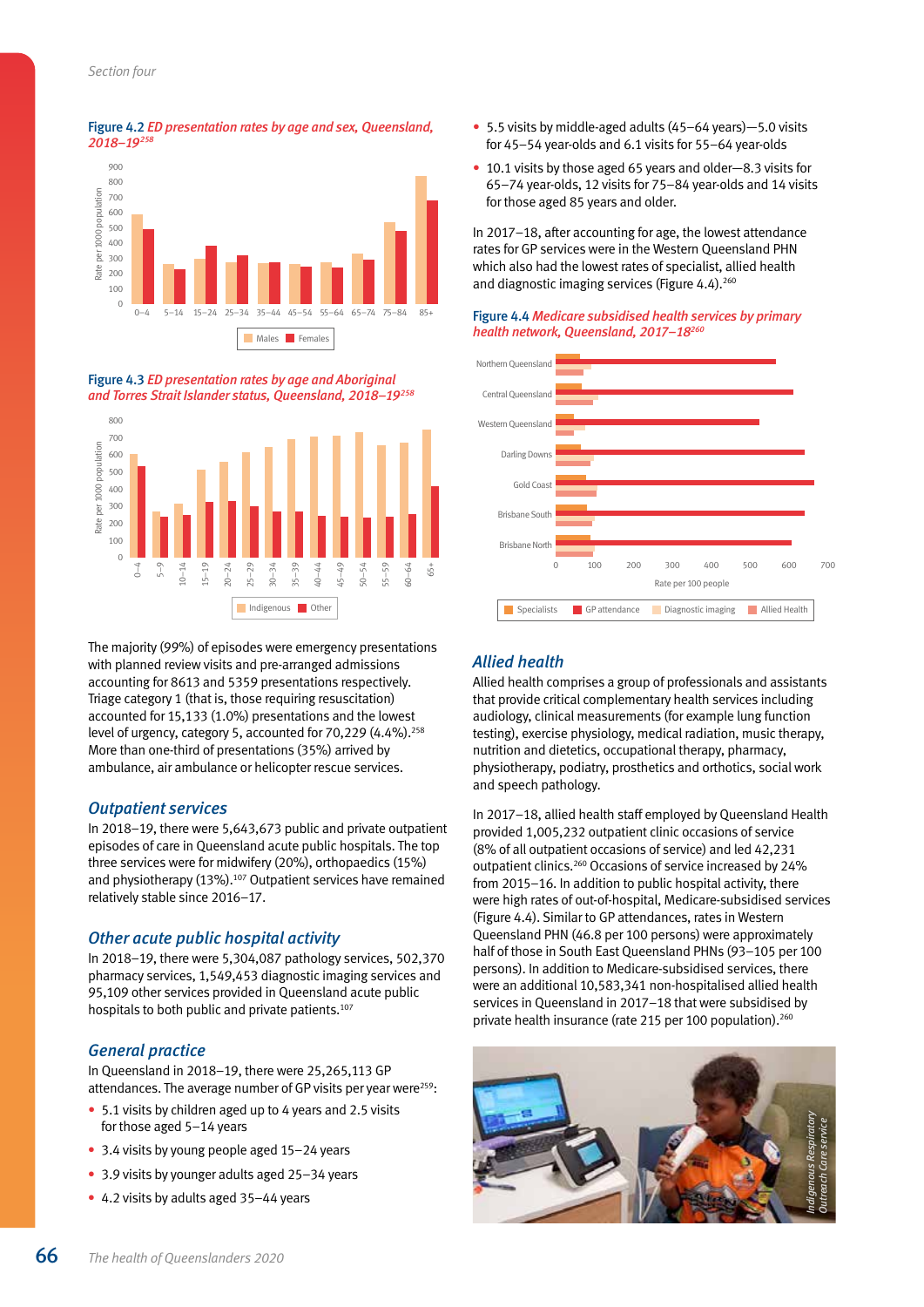#### *Health Contact Centre*

The Health Contact Centre (HCC) of Queensland Health provides confidential health assessment and information services to Queenslanders 24 hours a day, seven days a week using multi-channel delivery models. The centre is staffed by nurses, health practitioners and counsellors. Key services, include general enquiries, Quitline, the Schedule 8 Enquiry Service, Immunise Queensland, Way to Wellness, 13 HEALTH (13 43 25 84) Webtest (an alternative option for sexually transmissible infections testing), child health, chronic disease management and triage assessment.

In 2019–20, the HCC interacted with 1,447,391 Queenslanders across multiple channels including phone, SMS, email, letters and the web.The largest volume of inbound calls were to the Triage service for health problems, and COVID-19 response activity, with the most frequent outbound calls being Quitline and Waitlist (Table 4.2).

#### Table 4.2 *Health Contact Centre activity, 2019–20*

| <b>Number</b> | Rate <sup>1</sup> |
|---------------|-------------------|
| 120,235       | 2372              |
| 16,989        | 335               |
| 388,469       | 7528              |
| 22,946        | 452               |
| 22,625        | 446               |
| 79            | 1.0               |
|               |                   |
| 13,705        | 270               |
| 3669          | 72                |
| 13            | 0.3               |
| 988           | 19                |
| 2681          | 52                |
| 116,867       | 2304              |
| 95,285        | 1879              |
| 7127          | 140               |
| 130,417       | 2571              |
|               |                   |

*1 Rate per 100,000 population*

For completed activities in the triage service (324,633), 5% were for Aboriginal and Torres Strait Islander people, 81% were for other Queenslanders, and identity was unknown or declined for 12%. By age group, there were:

- 95,699 activities (29%) for children aged 0–14 years
- 73,755 (23%) for those aged 15–29 years
- 60,194 (18%) for those aged 30–44 years
- 61,886 (19%) for those aged 45–64 years
- 29,798 (9%) for those aged 65 years and older
- 5767 (2%) of unknown age.

The highest Triage service rate was in the West Moreton HHS (Figure 4.5) and the lowest was in the Torres and Cape HHS.



Figure 4.5 *Triage Service rate by HHS, Queensland, 2019–20*



The top 10 most common protocols administered by the Triage Service in 2019–20 are presented in Table 4.3. The miscellaneous protocol includes activities such as medication enquiries, asymptomatic high blood pressure readings and asymptomatic diabetics with high glucose levels.

#### Table 4.3 *Top ten Triage Service activities by protocol, Queensland, 2019–20*

|              | <b>Top 10 protocols</b>          | 2019-20 FY Total |
|--------------|----------------------------------|------------------|
| 211          | Miscellaneous protocol           | 17,546           |
| 23           | Colds and flu                    | 14,500           |
| 1            | Abdominal pain                   | 13,965           |
| 19           | Chest pain                       | 9657             |
| 88           | Head injury                      | 7764             |
|              | 56 Fever toddler (age 1-4 years) | 6930             |
| 104          | Vomiting                         | 6557             |
| 30           | Cough toddler (age 1-4 years)    | 6372             |
| 27           | Cough                            | 6306             |
|              | 66 Headache                      | 6137             |
| <b>Total</b> |                                  | 95.734           |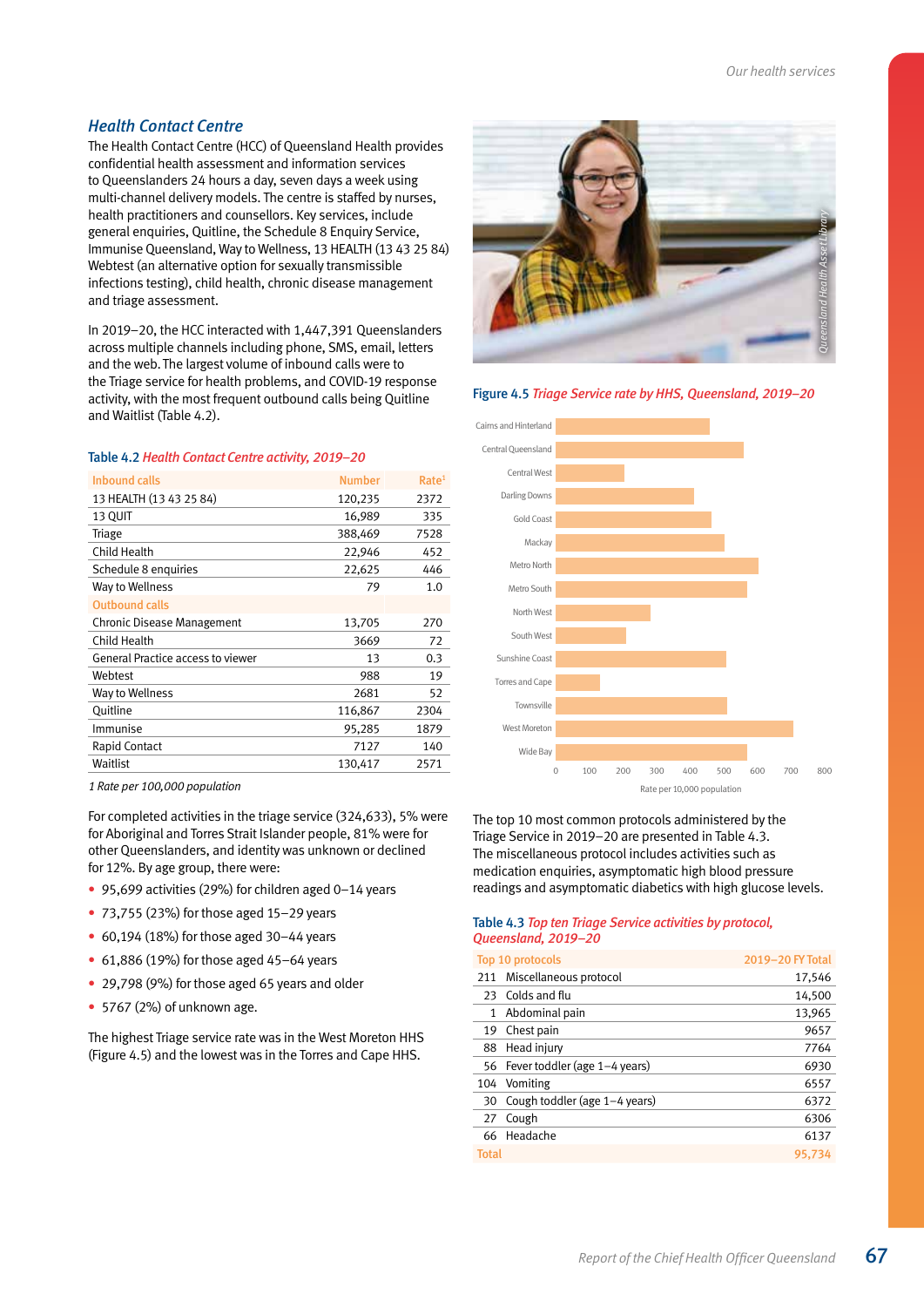#### *Aeromedical retrievals*

Aeromedical services in Queensland are coordinated Retrieval Services Queensland. Retrieval services are provided by the Royal Flying Doctor Service (RFDS), LifeFlight Services, Queensland Ambulance Service, Queensland Government Air Rescue and non-government emergency helicopters.

> **There has been a 14% increase in medical retrievals and aeromedical transports in the past five years.**

In 2019–20, 23,026 patients were referred for medical retrieval or aeromedical transport.261 Of these, 12,091 were by fixed wing aircraft, 5357 by helicopter, 2815 by ambulance, 2818 by calls including those not transferred, advice only and cancelled and 125 by other services. Of the referrals, 8% were classified as critical and 26% as high dependency. Adults accounted for 76% of patients, children for 12% and obstetric and neonatal patients for 12%. The largest number of referrals came from the Darling Downs (2801), Central Queensland (2781), and Wide Bay (2476) Hospital and Health Services).<sup>261</sup>

During the COVID-19 period from February to September 2020, there were 119 aeromedical retrievals for COVID-19 patients five were confirmed cases and 114 were suspected cases.<sup>261</sup>

In 2018–19, the RFDS provided services to 11,744 patients and immunisations to a further 3019 people in Queensland.<sup>262</sup> There were 1099 primary evacuations and 10,560 inter-hospital transfers. The service conducted 5345 clinics in Queensland of which 35% were nursing, 31% were GP and 4% were dental clinics. In addition, 36,235 telehealth services were provided. A total of 21,021 plane landings occurred in Queensland and 7,671,244 kilometres were flown.



#### *Telehealth*

The Telehealth Support Unit provides system leadership of the Queensland Health telehealth and virtual health program. They work in conjunction with eHealth Queensland and the Telehealth Coordinator workforce across the HHSs to introduce and optimise new models of care. Telehealth can increase equitable access to care, reduce travel for patients, improve rural and remote workforce peer support, manage growing demands on facilities and health services, and support the development of sustainable service delivery models.<sup>263,264</sup>

Virtual care currently uses three main technologies to deliver services:

- Clinical videoconferencing: most common method of delivering telehealth services in Queensland. It allows two or more parties to interact with each other by the simultaneous exchange of video and audio, substituting the need for an in-person service.
- eConsultation: collecting clinical information and sending it electronically to another site for evaluation. Information typically includes demographic data, medical history, documentation such as laboratory reports and may include images, video and/or sound files.
- Remote patient monitoring: technology to enable the monitoring of patients outside of conventional clinical settings, such as in the home or in a remote area.

While telehealth consultations are provided in admitted, emergency, mental health and non-admitted settings, the majority are provided to non-admitted patients. There are more than 100 specialty types currently available including orthopaedics, paediatrics, remote chemotherapy, antenatal, and cardiac stress testing/holter monitoring.

> **Non-admitted telehealth services in Queensland had an average annual increase of 40% from 2013-14 to 2019-20.**

#### *Key telehealth statistics*

- Queensland currently has one of the largest managed telehealth networks in Australia with over 8000 systems deployed in more than 200 hospitals and community facilities.
- Since 2013–14, more than 567,000 non-admitted telehealth service events have been delivered.
- In 2019-20, there were:
	- more than 182,000 non-admitted services $265$
	- more than 66,000 mental health services $265$
	- more than 11,000 admitted services<sup>106</sup>
	- nearly 700 emergency services $267$
	- more than 6600 eConsultation services. $268$

Patients in rural and remote locations receive the most telehealth. For example, patients from Central West HHS receive approximately 40% of non-admitted consultations for specialist appointments.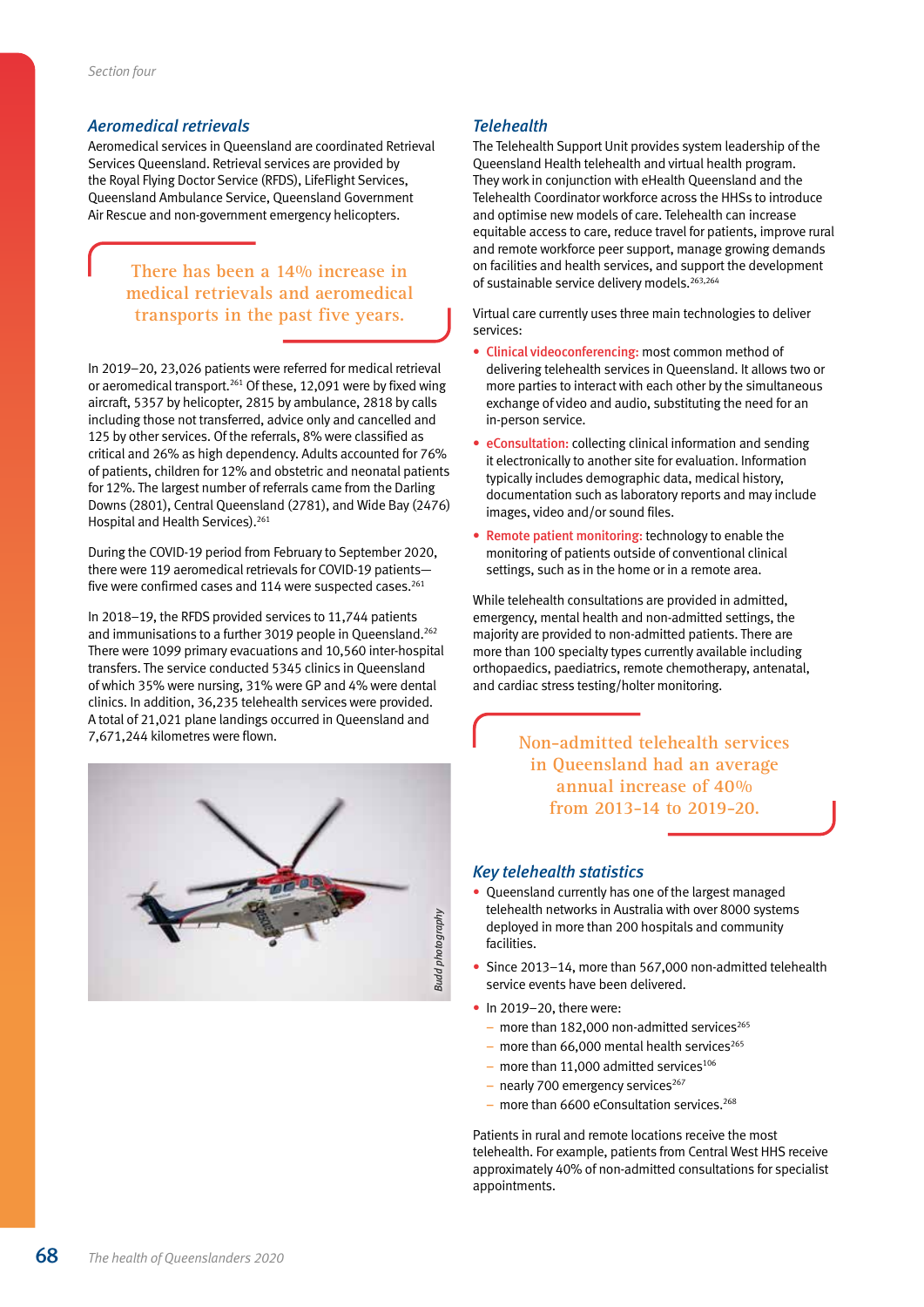#### *Telehealth COVID-19 response*

The Telehealth Support Unit identified the need to rapidly implement additional telehealth technologies and increase infrastructure capacity in preparation for the pandemic.

The capacity to deliver clinical videoconferencing into a patient's home was increased from 90 concurrent calls to 1600 concurrent calls

The development of a custom Telehealth Virtual Clinic solution which provides streamlined management of high volumes of telehealth consultations, was expedited and implemented to assist in pandemic response strategies.

Web browser based clinical videoconferencing (known as WebRTC) was expedited and implemented within Queensland Health to ensure clinicians had rapid access to technology on any device without the need for additional licences, usernames/ passwords, or application installation. Where appropriate, many clinical services were transitioned to telehealth during the pandemic.

The rapid upscaling of telehealth resulted in twice as many non-admitted service events being delivered in April 2020 than prior to COVID-19, with almost one in 20 non-admitted service events being delivered via telehealth.

#### *University of Queensland–Centre for Online Health, Queensland Telehealth Evaluation*

A recent evaluation of the Telehealth Program in Queensland found the following societal productivity gains for the financial year of 2017–18269:

- annual reduction of 27,000 days of travel time to attend specialist outpatient appointments
- annual reduction of 9.6 million kilometres of travel
- annual societal productivity gains of more than \$9 million
- annual reduction of nearly 3000 tonnes of carbon dioxide emissions.

#### *Primary health care services specific to Aboriginal and Torres Strait Islander people*

Aboriginal and Torres Strait Islander people may access primary health care in mainstream services or through specific Aboriginal and Torres Strait Islander primary health services funded by federal and state and territory governments. Data on these services are available through the Australian Government's Online Services Report (OSR)270 and the national Key Performance Indicators (nKPIs) under the Aboriginal and Torres Strait Islander Australian's health programme (IAHP).271